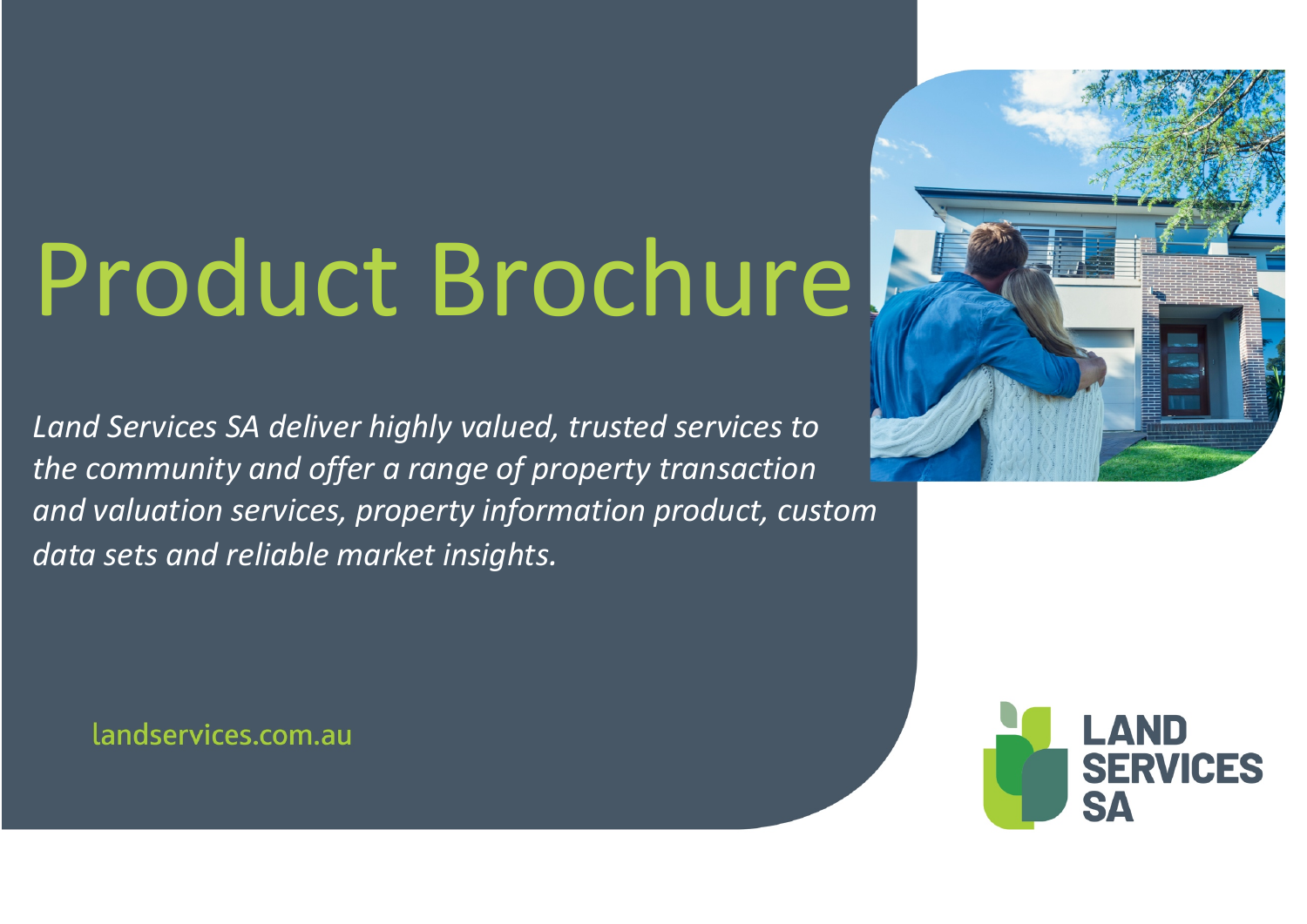# **SAILIS -**

#### **Land Services SA deliver a range of land information products through the [South Australian Integrated Land Information System \(SAILIS\).](http://www.sailis.sa.gov.au/)**

These land information products provide up to date information about land and property in South Australia and can be used for various purposes such as:

- Preparing certain property transactions such as transferring ownership of a property or changing the name on a Certificate of Title
- Searching the ownership, sales or valuation details for a property
- $\checkmark$  Searching historical property information
- $\checkmark$  Obtaining copies for Certificates of Title
- $\checkmark$  Tracking the progress of a lodged dealing or plan of subdivision
- $\checkmark$  Monitor Property Activity with real-time alerts.

#### **How to access SAILIS**

Go to:<http://www.sailis.lssa.com.au/>

SAILIS is available to Account Customers and Guest Users. Account Customers have access to a large suite of products, while Guests Users' have restricted access for some products.

#### **Apply for a SAILIS Account:**

If you wish to apply to become a SAILIS Account Customer, please complete a[n Account Application Form](https://www.landservices.com.au/__data/assets/pdf_file/0013/6016/Land-Services-SA-SAILIS-Credit-and-Account-Application-Form.pdf)

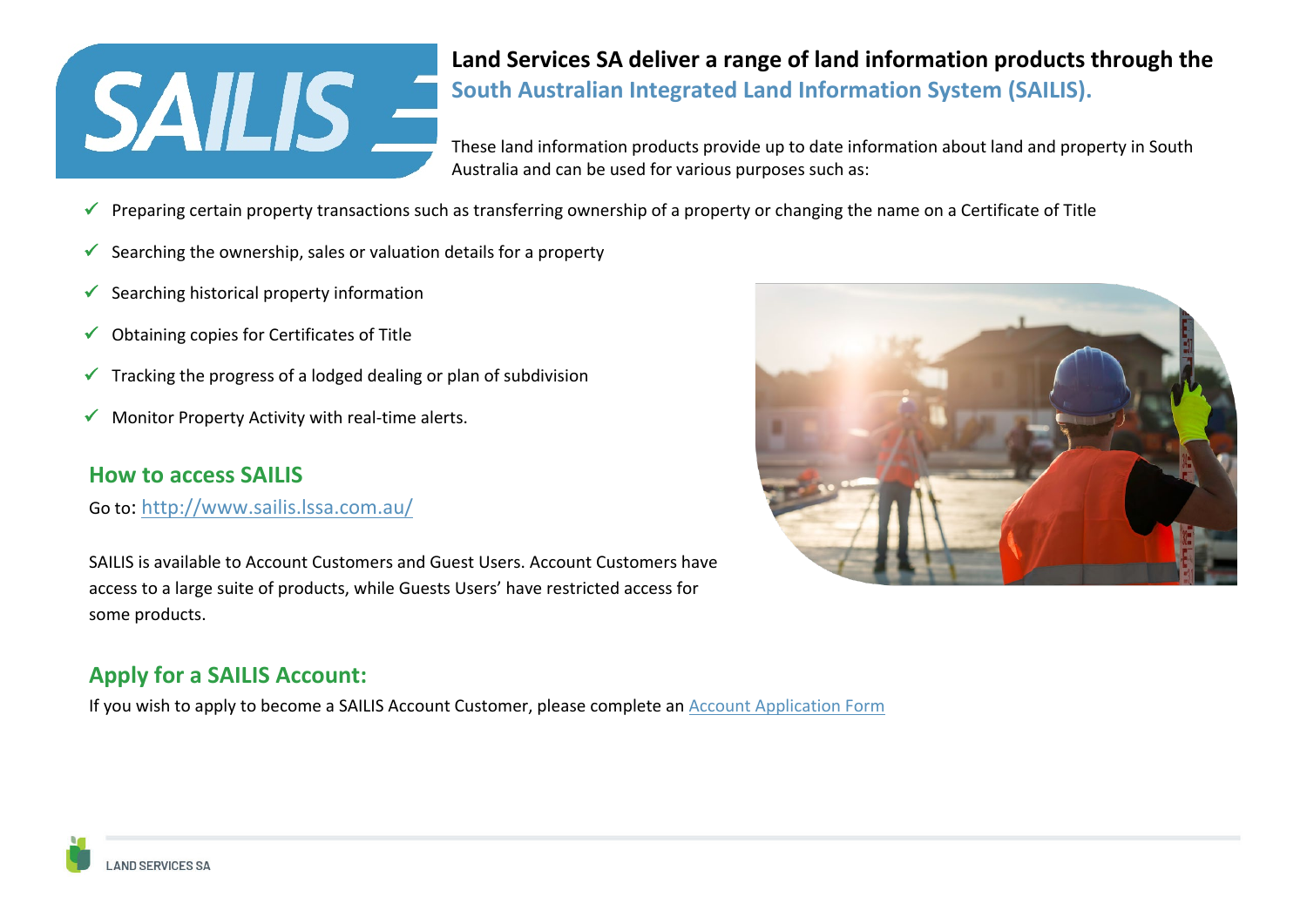### **SAILIS PRODUCTS**

| <b>Product Name</b>                                    | <b>Description</b>                                                                                                                                                   | WHAT the product is used for                                                                                                                                                                                                                     | <b>WHO would order</b>                                                                                                                                                                                                                                               | <b>HOW to order</b>                                                                                                                                                                              |
|--------------------------------------------------------|----------------------------------------------------------------------------------------------------------------------------------------------------------------------|--------------------------------------------------------------------------------------------------------------------------------------------------------------------------------------------------------------------------------------------------|----------------------------------------------------------------------------------------------------------------------------------------------------------------------------------------------------------------------------------------------------------------------|--------------------------------------------------------------------------------------------------------------------------------------------------------------------------------------------------|
| <b>Building Details</b><br>Click here to view a sample | Provides information for the dwelling on the<br>property such as year built, building style<br>and roof construction.                                                | To confirm the year built, building<br>$\bullet$<br>style, condition, wall and roof<br>construct                                                                                                                                                 | Anyone researching a property<br>$\bullet$                                                                                                                                                                                                                           | You will need to have one of the search<br>criteria below to begin a search in<br>SAILIS:<br>Title Reference<br>$\bullet$<br>Address<br>$\bullet$<br>Plan/parcel<br>$\bullet$<br>• Valuation No. |
| <b>Title Details</b><br>Click here to view a sample    | Provides current information about the title<br>including registered proprietors, parcel<br>details, last sales details, constraints and the<br>valuation number(s). | Confirm current ownership and share<br>$\bullet$<br>portions<br>Obtain address for notices<br>$\bullet$<br>Obtain last sale date, sale price and<br>$\bullet$<br>sale type                                                                       | <b>Conveyancing Practitioners</b><br>Anyone researching a property<br>$\bullet$<br>Home buyers and investors<br>$\bullet$<br><b>Property Owners</b><br>$\bullet$<br>Real estate agents, valuers,<br>$\bullet$<br>surveyors, financial institutions and<br>developers | You will need to have one of the search<br>criteria below to begin a search in<br>SAILIS:<br>Title Reference<br>$\bullet$<br>Address<br>$\bullet$<br>• Plan/parcel<br>• Valuation No.            |
| <b>Dealing Image</b><br>Click here to view a sample    | Provides an image of a registered dealing.                                                                                                                           | View a copy of a registered dealing to<br>$\bullet$<br>obtain further details i.e.<br>encumbrance and easement<br>information, caveat claims<br>Obtain copies of By-laws,<br>Development Contracts and Scheme<br>descriptions for Community Lots | Anyone researching a property                                                                                                                                                                                                                                        | You will need to have a dealing number<br>to begin a search in SAILIS<br>If you do not have the dealing number,<br>you can do a Historical Search to obtain<br>the number.                       |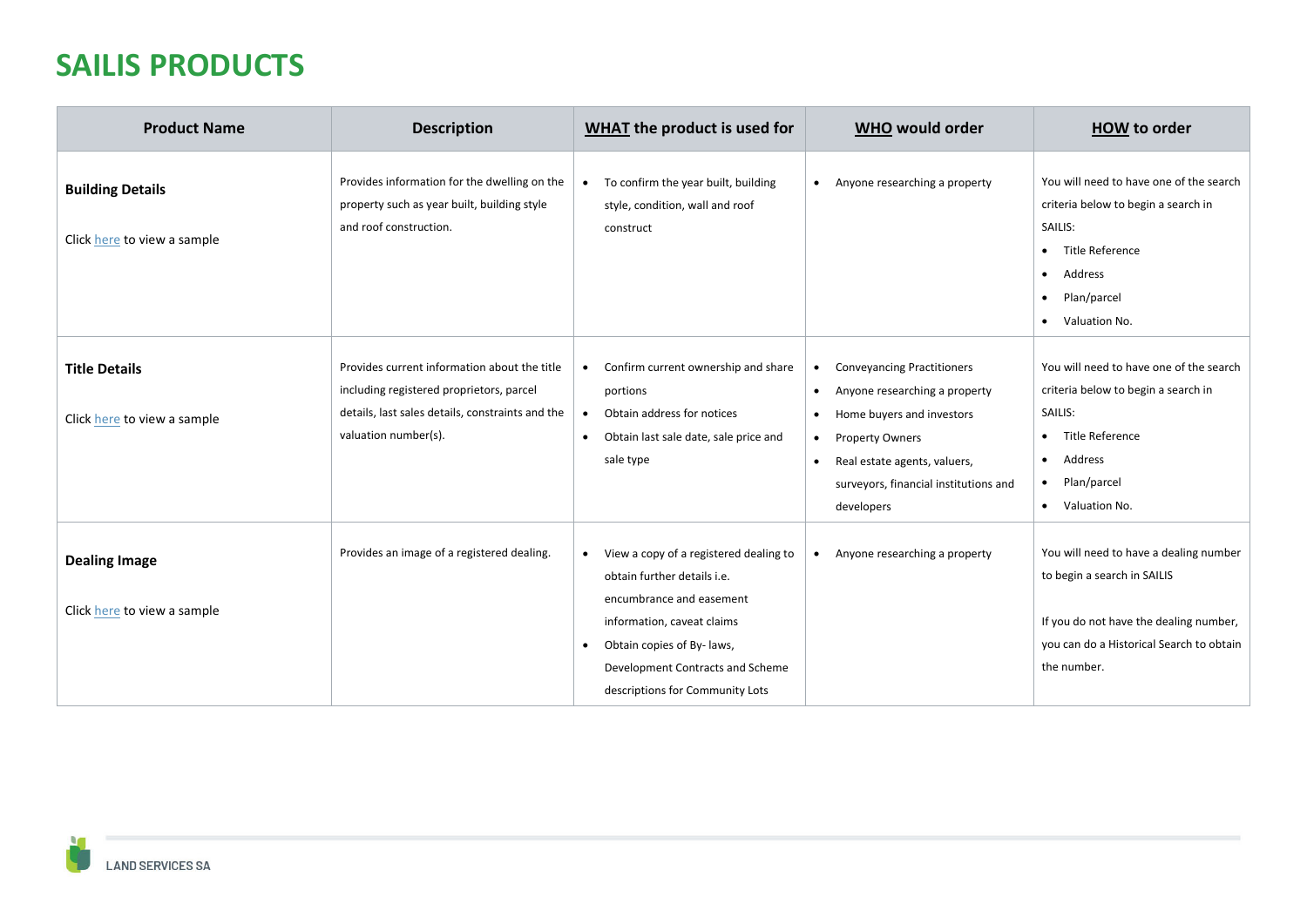| <b>Product Name</b>                                                               | <b>Description</b>                                                                                                                                                                                                                                                                                                                                                                                                                                           | <b>WHAT</b> the product is used for                                                                                                                                                 | <b>WHO would order</b>                                                        | <b>HOW to order</b>                                                                                                                                                                              |
|-----------------------------------------------------------------------------------|--------------------------------------------------------------------------------------------------------------------------------------------------------------------------------------------------------------------------------------------------------------------------------------------------------------------------------------------------------------------------------------------------------------------------------------------------------------|-------------------------------------------------------------------------------------------------------------------------------------------------------------------------------------|-------------------------------------------------------------------------------|--------------------------------------------------------------------------------------------------------------------------------------------------------------------------------------------------|
| Form 1 Template<br>Click here to view a sample<br>Form 1 Template (Related Title) | Form 1 template provides pre-populated<br>information about agency interests in a<br>property, delivered in the Form 1 template.<br>This product also includes the Register<br>Search, Check Search, Historical Search and<br>Title and Valuation Details for the property,<br>as well as other notices and forms necessary<br>for vendors and purchasers.<br>The Form 1 template (related title) provides<br>for the inclusion of additional related titles | Required to finalise Form 1 contract<br>$\bullet$<br>for a potential purchaser.<br>Refresh products ordered within 90<br>$\bullet$<br>days of the original order provide<br>updates | Conveyancing practitioners<br>$\bullet$<br>Real Estate Agents<br>$\bullet$    | You will need to have one of the search<br>criteria below to begin a search in<br>SAILIS:<br>• Title Reference<br>Address<br>$\bullet$<br>Plan/parcel<br>$\bullet$<br>Valuation No.<br>$\bullet$ |
| Form 1 Template (Refresh)<br>Form 1 Template (Refresh Related Title)              | in an order.<br>The Form1 template refresh and Form 1<br>template (related title) refresh provide a<br>refresh within 90 calendar days of the<br>original purchase.                                                                                                                                                                                                                                                                                          |                                                                                                                                                                                     |                                                                               |                                                                                                                                                                                                  |
| <b>Valuation Details</b><br>Click here to view a sample                           | Provides capital and site value, ownership,<br>land use and land description.<br>Note: valuation numbers with a status of<br>'Proposed Current' do not display Site and<br>Capital Values.                                                                                                                                                                                                                                                                   | Obtain current and previous site and<br>$\bullet$<br>capital value<br>Research property type and<br>$\bullet$<br>improvements                                                       | Industry professionals<br>$\bullet$<br>Home buyers and investors<br>$\bullet$ | You will need to have one of the search<br>criteria below to begin a search in<br>SAILIS:<br>Title Reference<br>$\bullet$<br>Address<br>$\bullet$<br>Plan/parcel<br>• Valuation No.              |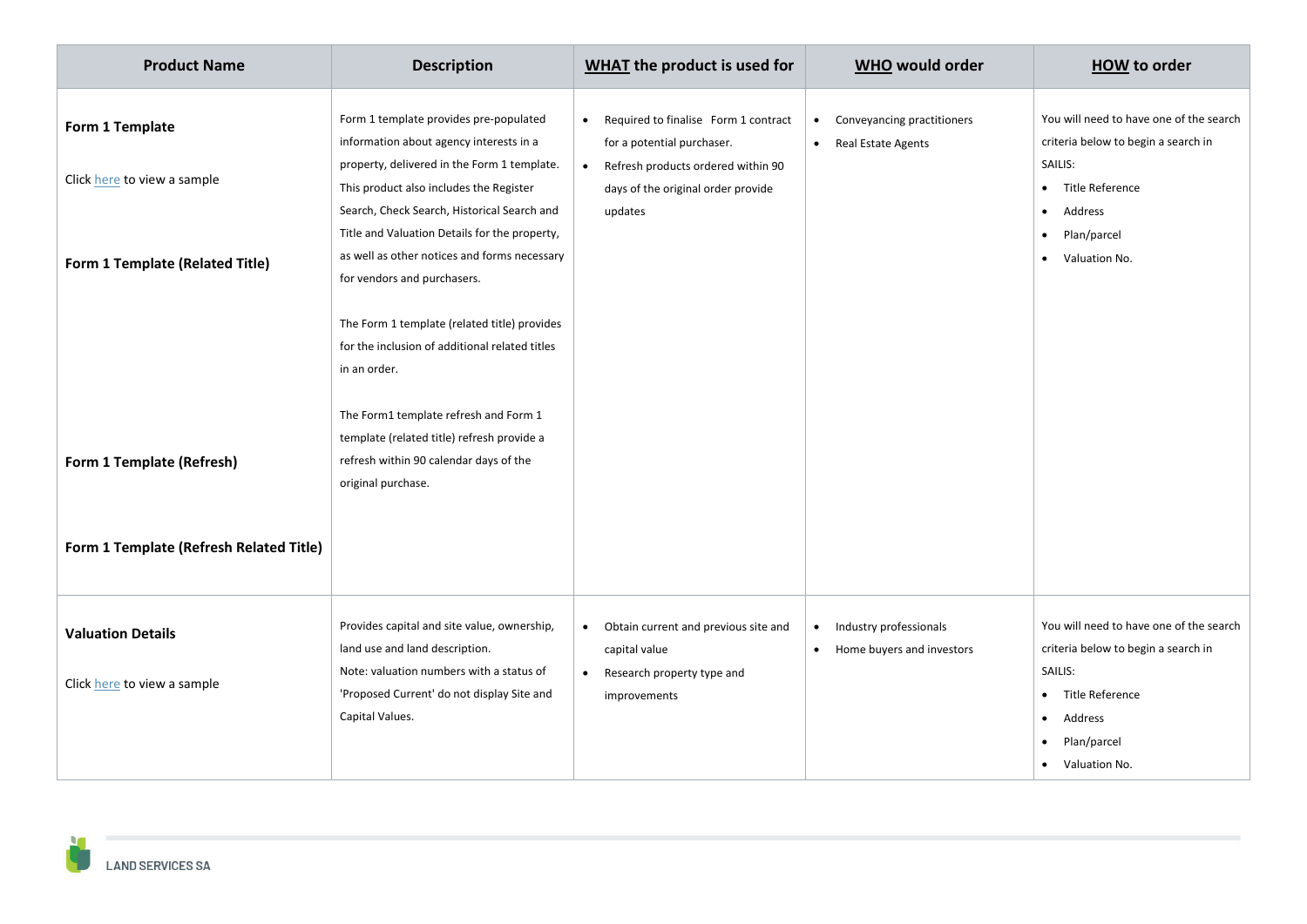| <b>Product Name</b>                                               | <b>Description</b>                                                                                                                                                       | <b>WHAT</b> the product is used for                                                                                                                                        | WHO would order                                                                        | <b>HOW to order</b>                                                                                            |
|-------------------------------------------------------------------|--------------------------------------------------------------------------------------------------------------------------------------------------------------------------|----------------------------------------------------------------------------------------------------------------------------------------------------------------------------|----------------------------------------------------------------------------------------|----------------------------------------------------------------------------------------------------------------|
| Plan Image<br>Click here to view a sample                         | Provides an image of a plan including<br>measurements, angles and bearings, where<br>available.                                                                          | • To confirm parcel area, boundaries<br>and easement data                                                                                                                  | Surveyors<br>$\bullet$<br>Anyone researching a plan or parcel<br>$\bullet$<br>of land. | You will need to have a plan number to<br>begin a search in SAILIS                                             |
| <b>Property Interest Report</b><br>Click here to view a sample    | Property Interest Report provides<br>information about agency interests in a<br>property for inclusion with the Form 1<br>Contact. This product also includes the        | Required to finalise a Form 1 contract<br>$\bullet$<br>for a potential purchaser.<br>Refresh products ordered within 90<br>$\bullet$<br>days of the original order provide | Conveyancing practitioners<br>$\bullet$<br>Real Estate Agents<br>$\bullet$             | You will need to have one of the search<br>criteria below to begin a search in<br>SAILIS:<br>• Title Reference |
| <b>Property Interest Report (Refresh)</b>                         | Register Search, Check Search, Historical<br>Search and Title and Valuation Details for<br>the property, as well as other notices and<br>forms necessary for vendors and | updates                                                                                                                                                                    |                                                                                        | Address<br>$\bullet$<br>Plan/parcel<br>$\bullet$<br>• Valuation No.                                            |
|                                                                   | purchasers.<br>Property Interest Report (Related Titles)<br>allows for the inclusion of additional titles in<br>a Property Interest Report order.                        |                                                                                                                                                                            |                                                                                        |                                                                                                                |
| <b>Property Interest Report (Related Title)</b>                   | The Property Interest Report Refresh and<br>Property Interest Report (related title)<br>refresh provide a refresh within 90 calendar<br>days of the original purchase.   |                                                                                                                                                                            |                                                                                        |                                                                                                                |
| <b>Property Interest Report (Refresh</b><br><b>Related Title)</b> |                                                                                                                                                                          |                                                                                                                                                                            |                                                                                        |                                                                                                                |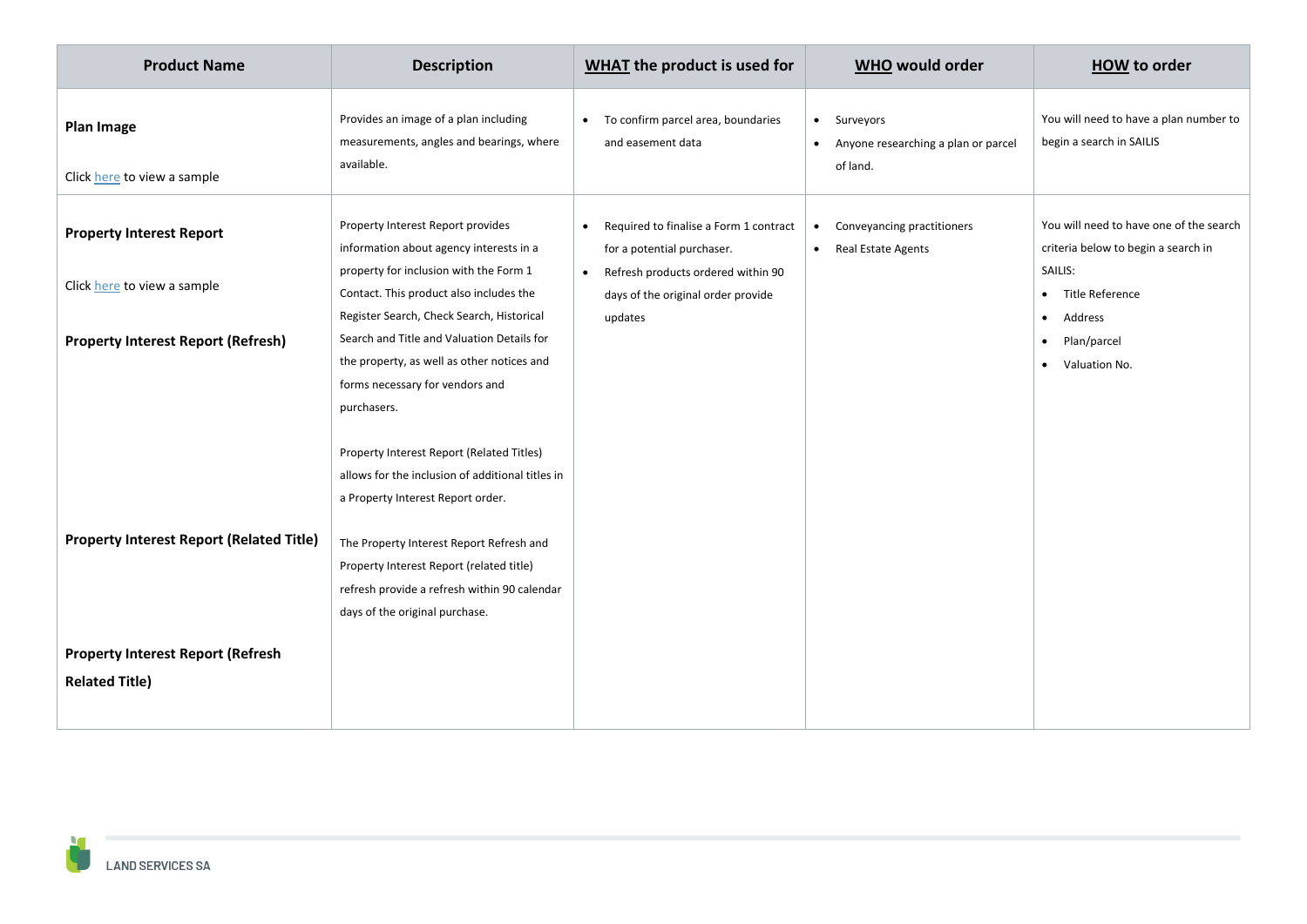| <b>Product Name</b>                                        | <b>Description</b>                                                                                                                                                                                                                                                                                                                                                                                         | WHAT the product is used for                                                                                                                                                                                                                                                                                                                                                                                                                                                           | <b>WHO would order</b>                                                                                                                                                                                                                                                            | <b>HOW to order</b>                                                                                                                                           |
|------------------------------------------------------------|------------------------------------------------------------------------------------------------------------------------------------------------------------------------------------------------------------------------------------------------------------------------------------------------------------------------------------------------------------------------------------------------------------|----------------------------------------------------------------------------------------------------------------------------------------------------------------------------------------------------------------------------------------------------------------------------------------------------------------------------------------------------------------------------------------------------------------------------------------------------------------------------------------|-----------------------------------------------------------------------------------------------------------------------------------------------------------------------------------------------------------------------------------------------------------------------------------|---------------------------------------------------------------------------------------------------------------------------------------------------------------|
| <b>Register Search</b><br>Click here to view a sample      | Provides an authorised copy of a Certificate<br>of Title or Crown Lease confirming<br>ownership, land description and constraints.<br>Titles may not include a parcel diagram, in<br>these instances a Plan Image may be<br>purchased separately. This product is often<br>required by Councils for lodgement of<br>building approvals.<br>Option to include a Historical Search at no<br>additional cost. | Checking current ownership and<br>$\bullet$<br>share portions<br>Checking constraints such as<br>$\bullet$<br>easements and encumbrances<br>Home buyer and investor research<br>$\bullet$<br>Research by agents<br>$\bullet$<br>Required for development and<br>$\bullet$<br>planning applications<br>Completing lodgement forms for<br>registration<br>Legal matters<br>$\bullet$                                                                                                     | <b>Conveyancing Practitioners</b><br>$\bullet$<br>Anyone researching a property<br>$\bullet$<br>Home buyers and investors<br>$\bullet$<br><b>Property Owners</b><br>$\bullet$<br>Real estate agents, valuers,<br>$\bullet$<br>surveyors, financial institutions and<br>developers | You will need to have one of the search<br>criteria below to begin a search in<br>SAILIS:<br>• Title Reference<br>Address<br>• Plan/parcel<br>• Valuation No. |
| <b>Register Search Plus</b><br>Click here to view a sample | Provides an authorised copy of a Certificate<br>of Title or Crown Lease, confirming<br>ownership, land description and constraints.<br>This product also provides where available,<br>the plan and dealing images associated with<br>the Title.<br>Option to include a Historical Search at no<br>additional cost.                                                                                         | <b>Bundled product</b><br>$\bullet$<br>Checking current ownership<br>Home buyer and investor research<br>$\bullet$<br>Research by agents<br>Required for development and<br>$\bullet$<br>planning applications<br>Completing lodgement forms for<br>$\bullet$<br>registration<br>Legal matters<br>$\bullet$<br>Confirming parcel boundaries and<br>area<br>Obtaining copies of dealings for<br>further information <i>i.e.</i> easements<br>and encumbrances affecting the<br>property | <b>Conveyancing Practitioners</b><br>$\bullet$<br>Anyone researching a property<br>$\bullet$<br>Home buyers and investors<br>$\bullet$<br><b>Property Owners</b><br>$\bullet$<br>Real estate agents, valuers,<br>$\bullet$<br>surveyors, financial institutions and<br>developers | You will need to have one of the search<br>criteria below to begin a search in<br>SAILIS:<br>• Title Reference<br>Address<br>• Plan/parcel<br>• Valuation No. |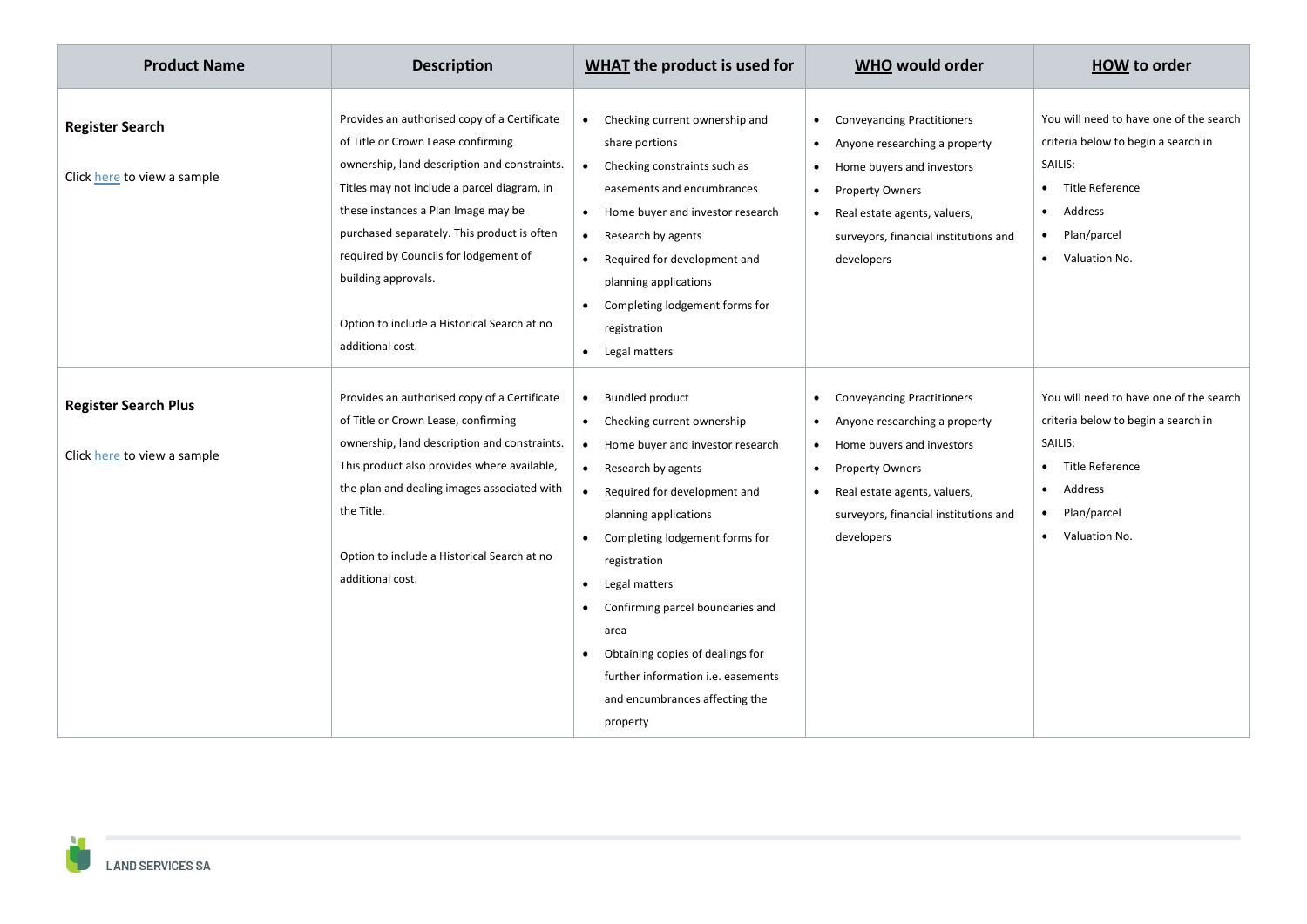| <b>Product Name</b>                                                   | <b>Description</b>                                                                                                                                                                                                                                                                           | <b>WHAT</b> the product is used for                                                                                                                                              | <b>WHO would order</b>                                                                                                      | <b>HOW to order</b>                                                                                                                                                           |
|-----------------------------------------------------------------------|----------------------------------------------------------------------------------------------------------------------------------------------------------------------------------------------------------------------------------------------------------------------------------------------|----------------------------------------------------------------------------------------------------------------------------------------------------------------------------------|-----------------------------------------------------------------------------------------------------------------------------|-------------------------------------------------------------------------------------------------------------------------------------------------------------------------------|
| <b>SA Water Certificate of Charges</b><br>Click here to view a sample | Provides current information about the<br>water and sewer supply, balances<br>outstanding, easements and encumbrances<br>on the property.                                                                                                                                                    | Obtain balances outstanding prior to<br>$\bullet$<br>property settlement                                                                                                         | <b>Conveyancing Practitioners preparing</b><br>$\bullet$<br>documentation and settlement<br>statement                       | You will need to have one of the search<br>criteria below to begin a search in<br>SAILIS:<br>• Title Reference<br>Address<br>٠<br>Plan/parcel<br>$\bullet$<br>• Valuation No. |
| <b>SA Water Special Meter Reading</b><br>Click here to view a sample  | Provides current information about the<br>water use and current pricing.                                                                                                                                                                                                                     | Obtain water use and balances prior<br>$\bullet$<br>to property settlement                                                                                                       | <b>Conveyancing Practitioners preparing</b><br>$\bullet$<br>documentation and settlement<br>statements                      | You will need to have one of the search<br>criteria below to begin a search in<br>SAILIS:<br>• Title Reference<br>Address<br>$\bullet$<br>Plan/parcel<br>٠<br>• Valuation No. |
| <b>Title Image</b><br>Click here to view a sample                     | Provides a scanned image of a non-<br>computerised Certificate of Title or Crown<br>Lease, with a volume reference less than<br>5000.                                                                                                                                                        | Historical record used to research a<br>$\bullet$<br>property and trace back previous<br>owners, land transactions and rights<br>of way<br>Family history searching<br>$\bullet$ | Anyone researching a property<br>$\bullet$                                                                                  | You will need a Certificate of title<br>Reference that has a Volume reference<br>less than 5000. i.e. CT 4215/677.                                                            |
| <b>Title and Valuation Package</b><br>Click here to view a sample     | Provides current information about the title<br>including registered proprietor, parcel<br>details, last sales details, constraints,<br>valuation details and building details.<br>Note: valuation numbers with a status of<br>'Proposed Current' do not display Site and<br>Capital Values. | Property appraisals<br>$\bullet$<br>Summary of title and valuation data<br>for a property                                                                                        | <b>Conveyancing Practitioners</b><br>$\bullet$<br>Real estate agents<br>$\bullet$<br>Home buyers and investors<br>$\bullet$ | You will need to have one of the search<br>criteria below to begin a search in<br>SAILIS:<br>• Title Reference<br>Address<br>$\bullet$<br>Plan/parcel<br>• Valuation No.      |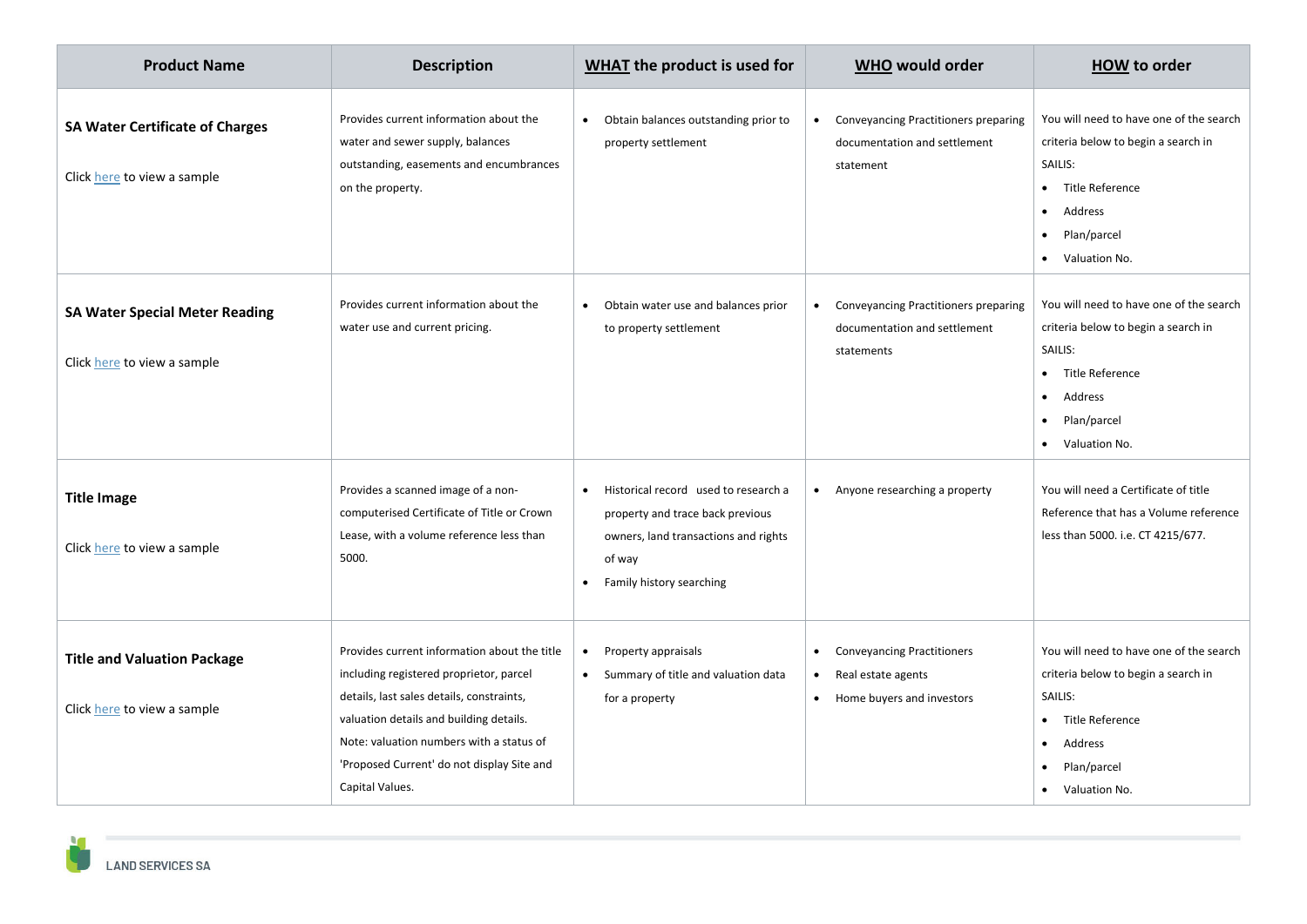## **SAILIS SEARCHES**

| <b>Product Name</b>                                                                                                                                      | <b>Description</b>                                                                                                                                         | <b>WHAT</b> the product is used for                                                                                                                                                                                                                                                                                                                                      | <b>WHO would order</b>                                                                                                                                                                                                         | <b>HOW to order</b>                                                                                                                                                               |
|----------------------------------------------------------------------------------------------------------------------------------------------------------|------------------------------------------------------------------------------------------------------------------------------------------------------------|--------------------------------------------------------------------------------------------------------------------------------------------------------------------------------------------------------------------------------------------------------------------------------------------------------------------------------------------------------------------------|--------------------------------------------------------------------------------------------------------------------------------------------------------------------------------------------------------------------------------|-----------------------------------------------------------------------------------------------------------------------------------------------------------------------------------|
| <b>Benefitting Name Search</b><br>Click here to view a sample<br>(Product is not available online for Guest Users - please<br>contact Customer Services) | Provides a list of dealings<br>associated with a benefitting<br>name from 1985 to present.                                                                 | Check if a Power of Attorney has<br>$\bullet$<br>been lodged by searching the party<br>names<br>Identify dealings including but not<br>limited to mortgages, encumbrances<br>agreements and leases associated<br>with an individual name, company or<br>association<br>To identify property previously<br>$\bullet$<br>owned by an individual, company or<br>association | <b>Conveyancing Practitioners</b><br>$\bullet$<br>Anyone researching property<br>$\bullet$<br>ownership<br>Anyone seeking to confirm if a Power<br>$\bullet$<br>of Attorney has been deposited with<br><b>Land Services SA</b> | You will need to have the name to<br>begin this search in SAILIS. The search<br>can be further refined by selecting a<br>dealing type or Year.                                    |
| <b>Check Search</b><br>Click here to view a sample                                                                                                       | Displays any registered,<br>unregistered or completed<br>dealings and any Priority<br>Notices lodged, extended or<br>withdrawn within the last 90<br>days. | Check if dealings, plans and Priority<br>$\bullet$<br>Notices have been lodged against a<br>title<br>Conduct a Check Search prior to<br>$\bullet$<br>property settlement                                                                                                                                                                                                 | Conveyancing practitioners<br>$\bullet$<br>Anyone researching a property<br>$\bullet$                                                                                                                                          | You will need to have one of the search<br>criteria below to begin a search in<br>SAILIS:<br>Title Reference<br>Address<br>Plan/parcel<br>$\bullet$<br>• Valuation No.            |
| Child Search / Parent Search<br>Click here to view a sample                                                                                              | Provides the parent or child<br>title references.                                                                                                          | Researching a property where<br>$\bullet$<br>multiple titles have been issued<br>including subdivisions. The search<br>links current and previous titles<br>Provides new title references and<br>plan/parcel details for cancelled<br>(parent) titles                                                                                                                    | Anyone researching a property<br>$\bullet$                                                                                                                                                                                     | You will need to have one of the search<br>criteria below to begin a search in<br>SAILIS:<br>Title Reference<br>$\bullet$<br>Address<br>$\bullet$<br>Plan/parcel<br>Valuation No. |

ar.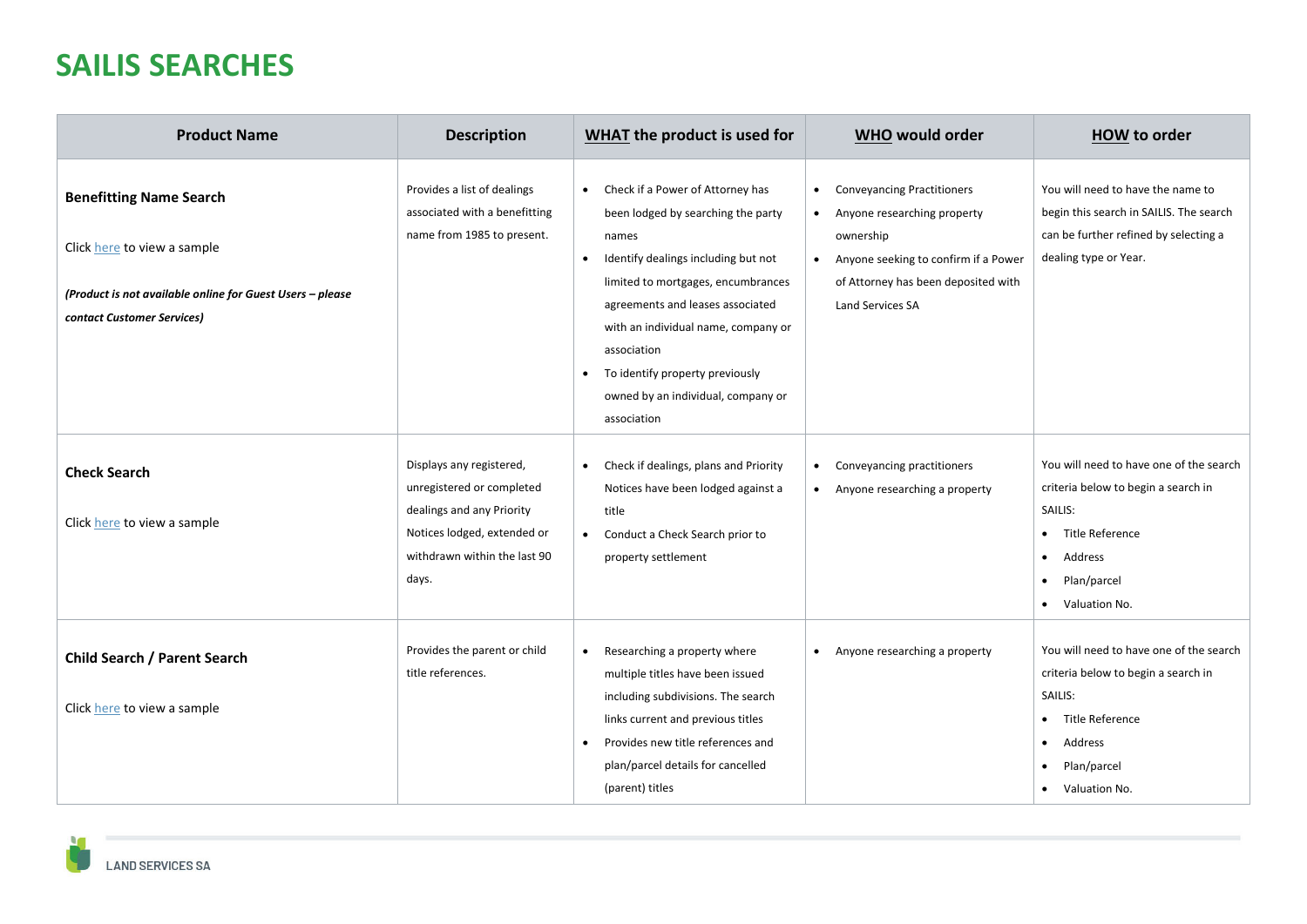| <b>Product Name</b>                                           | <b>Description</b>                                                                                                                                    | <b>WHAT</b> the product is used for                                                                                                                   | <b>WHO would order</b>                                                               | <b>HOW to order</b>                                                                                                                                                                 |
|---------------------------------------------------------------|-------------------------------------------------------------------------------------------------------------------------------------------------------|-------------------------------------------------------------------------------------------------------------------------------------------------------|--------------------------------------------------------------------------------------|-------------------------------------------------------------------------------------------------------------------------------------------------------------------------------------|
| <b>Dealing Details</b><br>Click here to view a sample         | Provides information about the<br>dealing including lodgement<br>date, lodgement party,<br>consideration and benefitting<br>party.                    | Obtain details on a dealing that may<br>$\bullet$<br>not be registered<br>Search party names for deposited<br>$\bullet$<br>power of attorney dealings | Anyone researching a property<br>$\bullet$                                           | You will need to have a dealing number<br>to begin a search in SAILIS                                                                                                               |
| <b>Dealing Location Search</b><br>Click here to view a sample | Provides information relating<br>to the location and progress of<br>a dealing lodged for<br>registration in Land Services<br>SA.                      | Track the status and progress of a<br>$\bullet$<br>Dealing lodged for registration                                                                    | <b>Conveyancing Practitioners</b><br>$\bullet$<br>Members of the public<br>$\bullet$ | You will need to have a dealing number<br>to begin the search                                                                                                                       |
| <b>Historical Name Index</b><br>Click here to view a sample   | Provides name indices for Real<br>Property Act land ownership<br>records from 1858 to 1975                                                            | Historical record used to research<br>$\bullet$<br>historical land ownerships and<br>properties                                                       | Anyone researching family history<br>$\bullet$                                       | You will need to search by:<br>First letter of the surname<br>$\bullet$<br>First letter of the company name<br>$\bullet$<br>Year<br>$\bullet$<br>• Type (e.g. private or company)   |
| <b>Historical Search</b><br>Click here to view a sample       | Provides a list of dealings that<br>have been lodged over a<br>Certificate of Title or Crown<br>Lease, with a Volume<br>Reference greater than 5,000. | Searching historical land transactions<br>$\bullet$<br>lodged against a Certificate of Title.<br>Check the title issued date<br>$\bullet$             | Anyone researching a property<br>$\bullet$                                           | You will need to have one of the search<br>criteria below to begin a search in<br>SAILIS:<br>Title Reference<br>Address<br>$\bullet$<br>Plan/parcel<br>$\bullet$<br>• Valuation No. |
| <b>Item Delivery</b><br>Click here to view a sample           | Provides information about<br>delivery instructions for Titles,<br>Dealings and Associated<br>Dealings                                                | Check the last delivery details for a<br>$\bullet$<br>dealing                                                                                         | Conveyancing practitioners<br>$\bullet$                                              | You will need to have a dealing number<br>to begin a search in SAILIS                                                                                                               |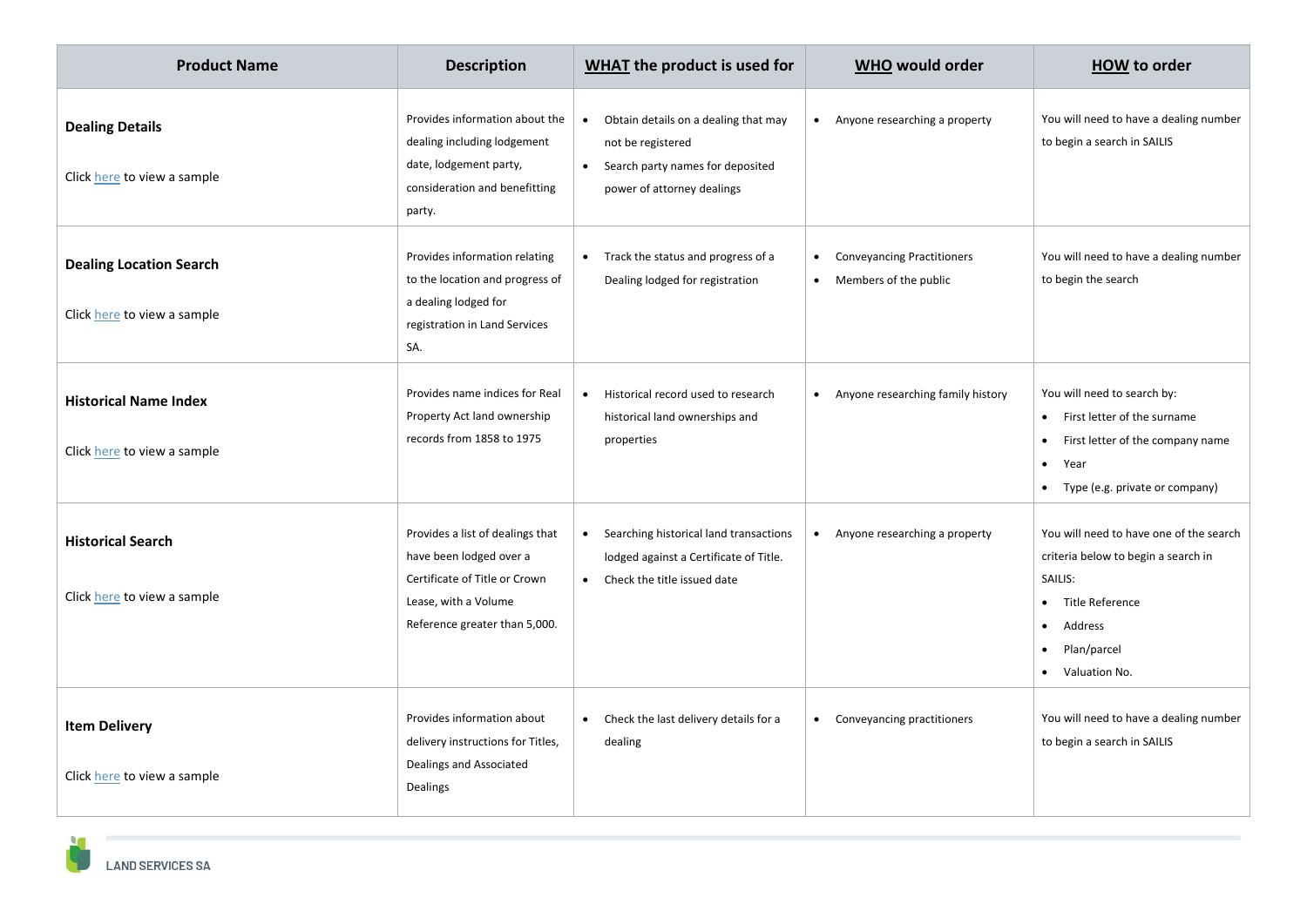| <b>Product Name</b>                                                  | <b>Description</b>                                                                                                                                  | <b>WHAT</b> the product is used for                                                                                          | <b>WHO would order</b>                                                                       | <b>HOW to order</b>                                                                                                                                                                               |
|----------------------------------------------------------------------|-----------------------------------------------------------------------------------------------------------------------------------------------------|------------------------------------------------------------------------------------------------------------------------------|----------------------------------------------------------------------------------------------|---------------------------------------------------------------------------------------------------------------------------------------------------------------------------------------------------|
| <b>Plan Details</b><br>Click here to view a sample                   | Provides information about the<br>plan including lodgement<br>party, approved date and<br>deposit date.                                             | Check to see the progress and status<br>$\bullet$<br>of a plan. i.e. Approved and<br>Deposited                               | Anyone researching a plan<br>$\bullet$                                                       | You will need to have a dealing number<br>to begin a search in SAILIS                                                                                                                             |
| <b>Priority Notice Details Search</b><br>Click here to view a sample | Provides the details of the<br>Priority Notice, including<br>dealings subject to the Priority<br>Notice, incoming party names<br>and lodging agent. | View the details of the priority notice<br>$\bullet$<br>before lodging documents for<br>registration                         | <b>Conveyancing Practitioners</b><br>$\bullet$<br>Anyone researching a property<br>$\bullet$ | You will need to have one of the search<br>criteria below to begin a search in<br>SAILIS:<br>• Title Reference<br>Address<br>$\bullet$<br>Plan/parcel<br>٠<br>• Valuation No.                     |
| <b>Renumbered / Cancelled</b><br>Click here to view a sample         | Shows any valuation records<br>that have been cancelled or<br>have any proposed valuation<br>numbers.                                               | To research current and previous<br>$\bullet$<br>valuation numbers, particularly for<br>properties that have been subdivided | Anyone researching valuation<br>$\bullet$<br>numbers.                                        | You will need to have one of the search<br>criteria below to begin a search in<br>SAILIS:<br>• Title Reference<br>Address<br>$\bullet$<br>Plan/parcel<br>$\bullet$<br>Valuation No.<br>$\bullet$  |
| <b>Series Details</b><br>Click here to view a sample                 | Provides a list of dealings that<br>are linked in a series.                                                                                         | Check dealings (types and numbers)<br>$\bullet$<br>lodged in a series and their status in<br>the registration process        | <b>Conveyancing Practitioner</b><br>$\bullet$                                                | You will need to have a dealing number<br>to search in SAILIS.<br>If you do not have the dealing number,<br>you can order a Check Search or<br>Historical Search to obtain the dealing<br>number. |